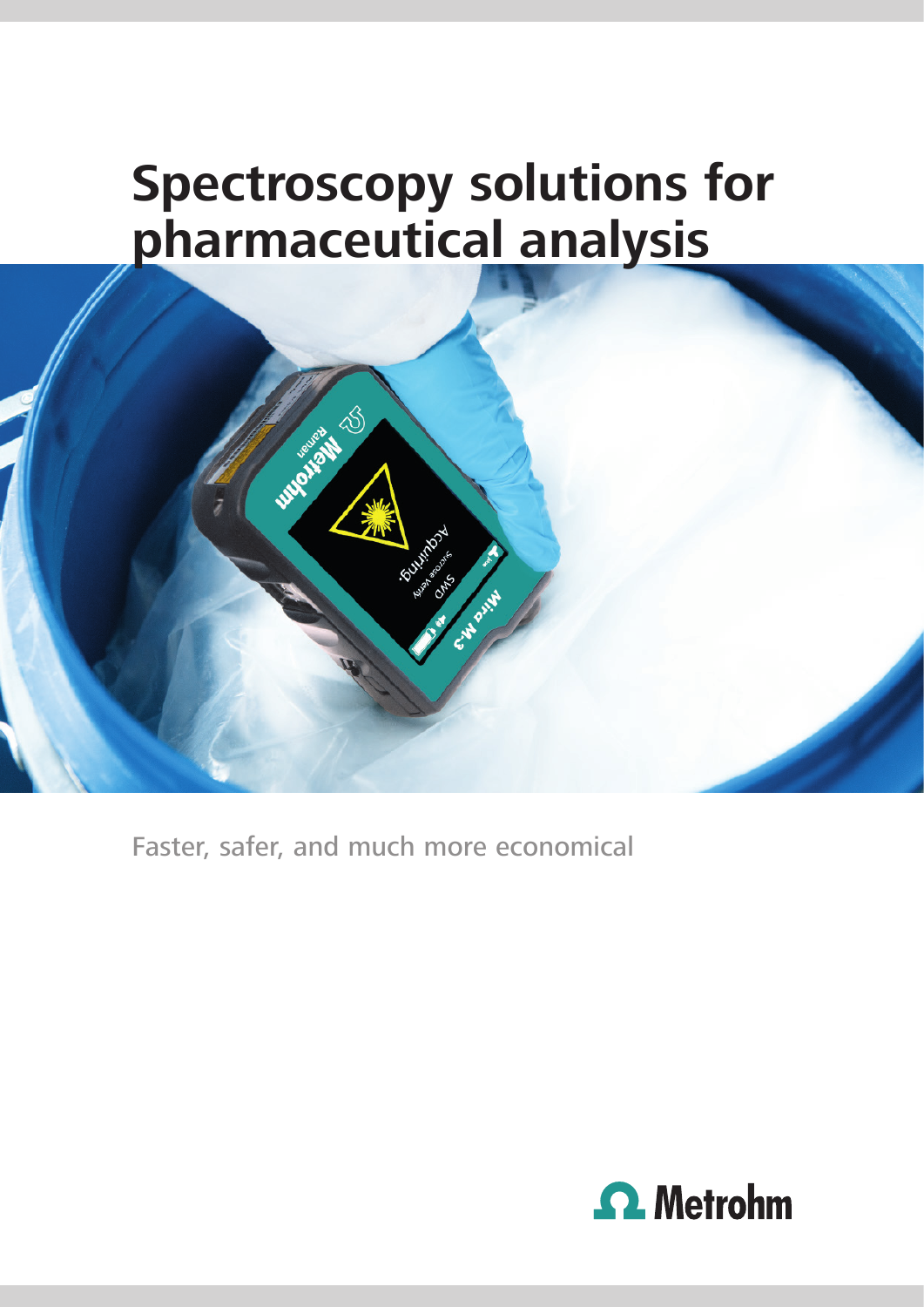# Safety and added value for your production cycle

Metrohm NIR and Raman Analyzers for quality control of all production steps

02 **Metrohm near-infrared (NIR) and Raman analyzers provide safety and add value at each step in your production process, from raw material inspection via formulation to final product quality control.** 

#### **Increased productivity**

Our analyzers provide instant results on one or multiple parameters with clear pass/fail indications at the push of a button. Thanks to their intuitive operation, staff familiarization times are reduced to an absolute minimum.

#### **Safety and transparency**

Feel confident for upcoming audits with our FDA 21 CFR Part 11 compliant software with Audit Trail. Straightforward user management with SOPs and user rights administration prevents unauthorized users from unintentionally changing instrument settings.

#### **Boost your profitability**

Much lower running costs compared to competing methods make a real difference to your bottom line. Costs per analysis are lower because no sample preparation is needed and samples can be re-used due to the nondestructive nature of the method. As no additional reagents are required, there are no costs for waste disposal either.



Confirm the identity and grade of incoming materials within seconds with our Raman Mira M-3 or NIRS XDS SmartProbe instrument.

### **Complete your prod**

**In accordar** macopeias **Metrohm N** ters enable analyses of tures, be it **or creams.**

#### **Final quality control**



Ensure and document product quality of intermediates and final products with our FDA 21 CFR Part 11 compliant software Vision Air and Mira Cal.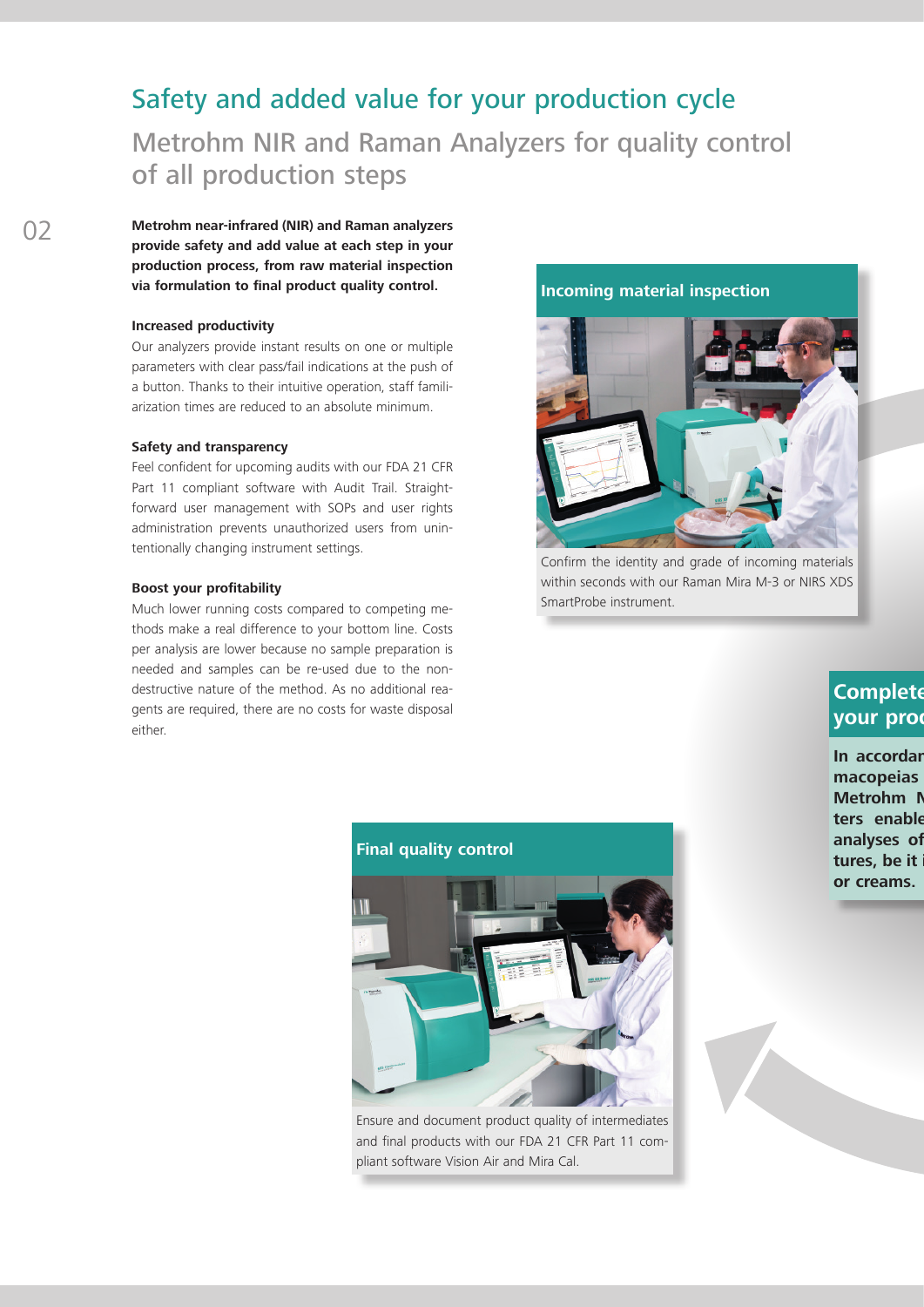# Metrohm NIR and Raman Software – No Compromises

Our software solutions ensure that you get the most out of your instruments. The Raman and NIR software packages are certified according to FDA 21 CFR Part 11 guidelines. The modern user interface provides for a unique user experience with intuitive operation and clear indications of pass/fail results. The state-of-the art user management allows QC managers to create strict SOPs, reducing the risk of operator mistakes to a minimum.

#### • **Intuitive and convenient operation**

Straightforward user guidance allows simultaneous determination of multiple critical control parameters by a single mouse click.

#### • **Maximum transparency**

See all results at a glance with event highlighting. Find all information instantly via smart filter options.

#### • **Full data integrity and safety**

Secure databases ensure highest data safety and data persistence.

#### • **Extensive network functionalities**

Vision Air's network server allows you to distribute SOPs to multiple instruments all over the world and to store and access all data centrally.

### • **Flexible NIR method development options**

According to your preference: use Vision®, Camo Unscrambler® X, Eigenvector Research PLS\_Toolbox or Solo for convenient NIR method development.

### **Proplemental for** *quality* **control for duction cycle**

**Ice with international phar**and various regulations, **JIR and Raman spectrometers enable you fast and convenient**  APIs, excipients, and mix**the form of solids, liquids,** 

#### **Process control and optimization**



Optimize and control your drying, blending, and granulation processes according to the FDA PAT initiative.